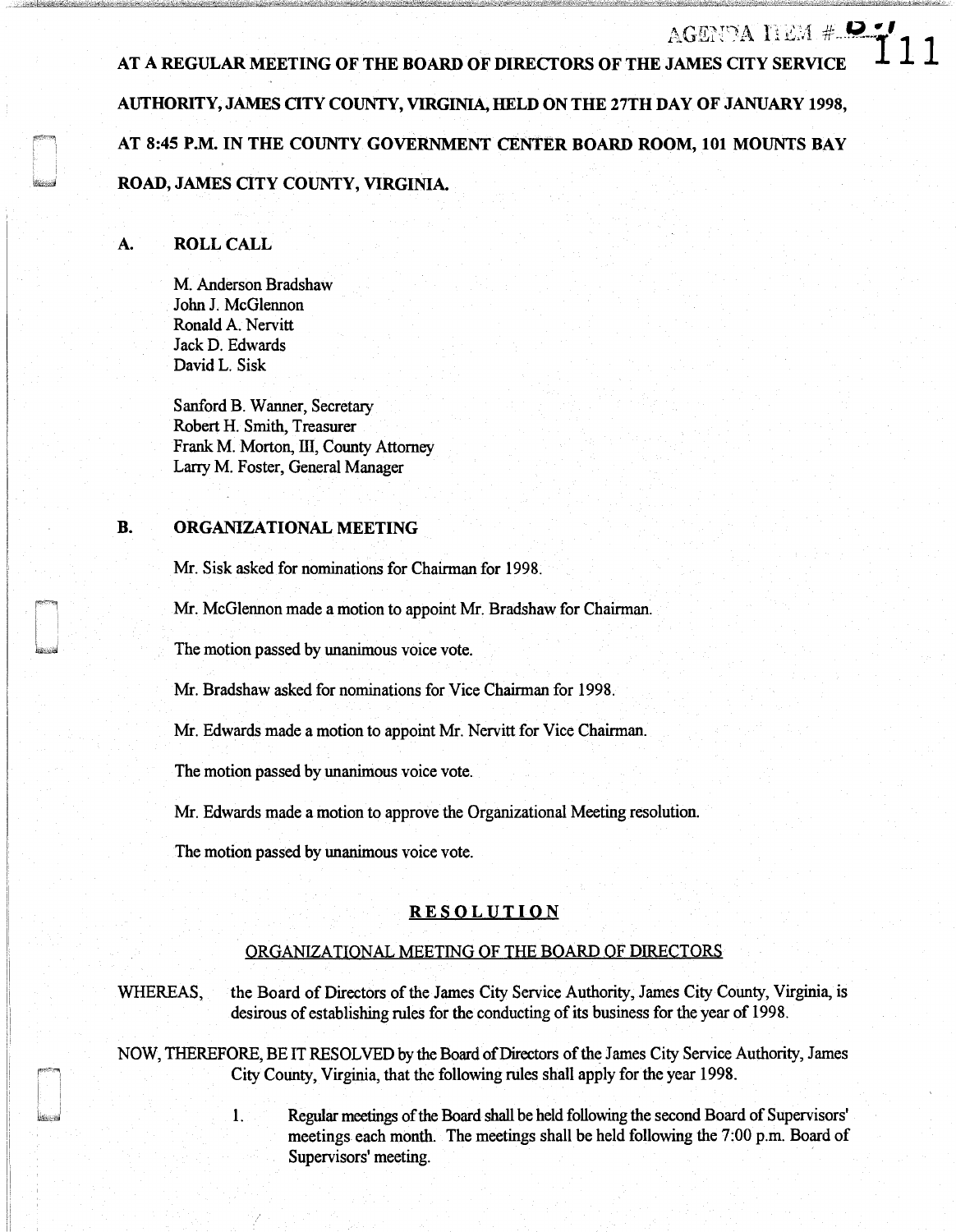The Board shall, for parliamentary purposes, follow Robert's Rules of Order and more specifically those provisions which pertain to the conduct of Business in Boards, Newly Revised, 1981 at p. 404 as follows:

Procedure in Small Boards: In a board meeting where there are not more than about a dozen members present, some of the formality that is necessary in a large assembly would hinder business. The rules governing such meetings are different from the rules that hold in assemblies, in the following respects:

Members are not required to obtain the floor before making motions or speaking, which they can do while seated.

Motions need not be seconded.

There is no limit to the number of times a member can speak to a question, and motions to close or limit debate (15, 16) generally should not be entertained.

Informal discussion of a subject is permitted while no motion is pending.

The Chairman can speak in discussion without rising or leaving the chair; and, subject to rule or custom within the particular board (which should be uniformly followed regardless of how many members are present), he usually can make motions and usually votes on all questions.

c. MINUTES-November 25, 1997 January 13, 1998

2.

Mr. Bradshaw asked if there were corrections or additions to the minutes.

Mr. Sisk made a motion to approve the November 25, 1997, minutes.

The motion passed by unanimous voice vote.

Mr. Edwards made a motion to approve the January 13, 1998, minutes.

The motion passed by unanimous voice vote.

# **D. BOARD CONSIDERATION**

# 1. Bid Award- Gravity Collection System Inspection Services

Mr. Larry M. Foster, General Manager, James City Service Authority, stated that due to the aging process, gravity line collection system basins have become the primacy contributor to unwanted water inflow and infiltration. He further stated that the contract specifications require visual inspection, flow monitoring, smoke testing, closed circuit television and dye testing.

Staff recommended approval of the resolution awarding the contract to the lowest responsive bidder, URS Greiner, in the amount of \$88,800.

'

Board and staff discussed procedure of selection of bid award.